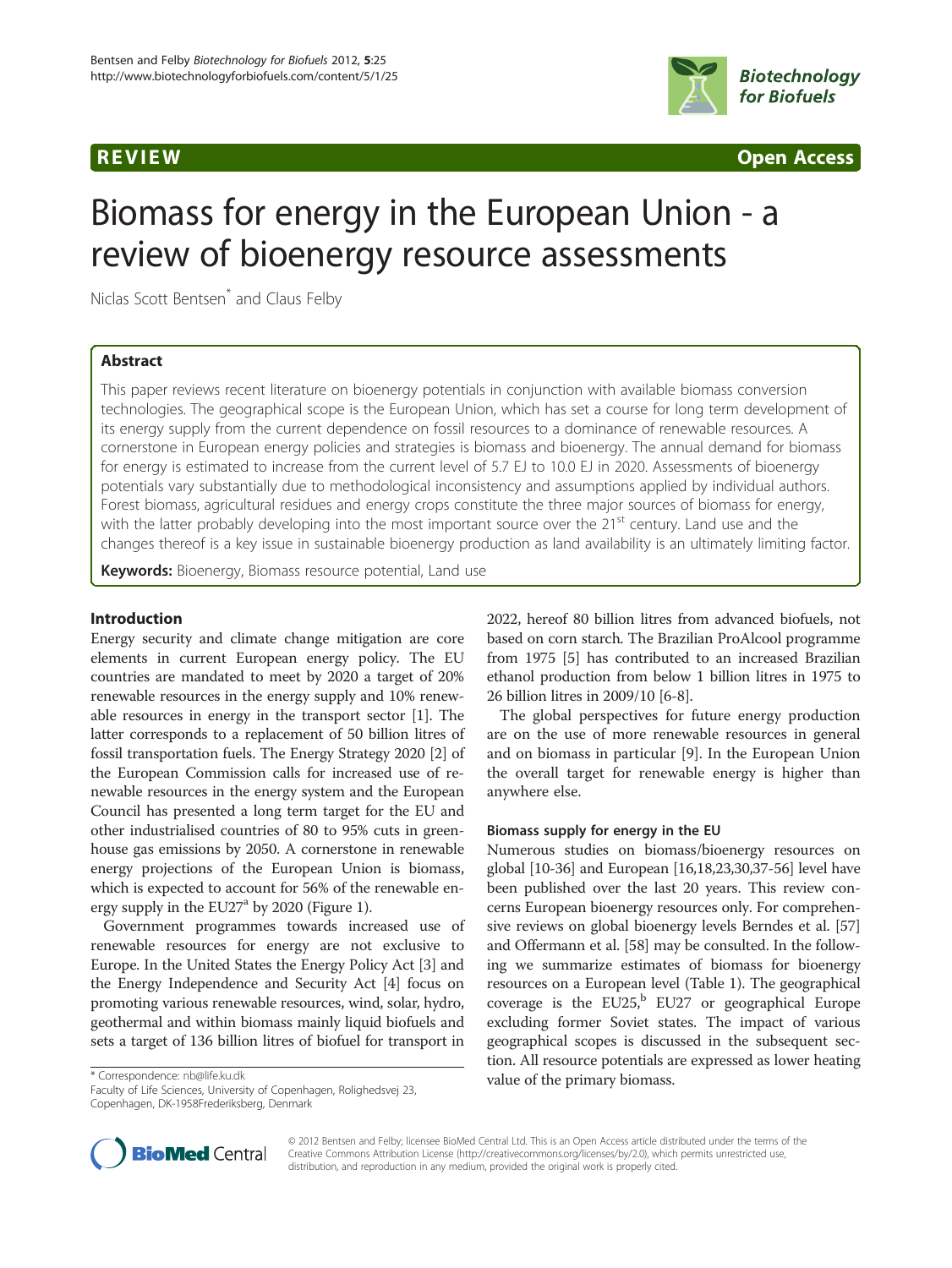<span id="page-1-0"></span>

Dedicated energy crops are expected to make up a major part of future bioenergy supplies (Figure [2a](#page-2-0)). Estimates of the current  $(\sim 2010)$  resource range from 0.8– 2.0 EJyr−<sup>1</sup> , increasing to 4.3–6.0 EJyr−<sup>1</sup> in 2030, 3–56

EJyr<sup>-1</sup> in 2050 and 22–34 EJyr<sup>-1</sup> by the end of this century. The overall increasing trend is supported by individual resource estimates over time (Figure [3](#page-2-0)).

Residues from agricultural production e.g. cereal straw, corn stover and rape straw is a readily available resource from already managed land. Estimates of the current resource range from 0.8 to 3.9  $E[\text{yr}^{-1}]$  (Figure [2b\)](#page-2-0). There is no unambiguous trend in estimates towards increasing or decreasing resources in the future. 2030 estimates range from 0.9 to 3.1  $E$ Jyr<sup>-1</sup> and 2050 estimates range from 0.6 to 5.0  $E$ Jyr<sup>-1</sup>.

Forest biomass constitutes felling residues and wood biomass from early thinning and stand management. The current forest bioenergy potential shows the largest variation, with estimates between 0.8 and 6.0  $E[\text{yr}^{-1}]$  (Figure [2c\)](#page-2-0). 2050 estimates range from 0.8 to 10.6 EJyr<sup>-1</sup>. The EU27 countries also have potential biomass resources from already processed biomass. These resources are highly diverse and constitute e.g. sewage sludge, municipal solid waste, wood processing residues, manure, other agricultural

|  |  |  |  |  | Table 1 Characteristics of studies included in the summary of European bioenergy potentials |
|--|--|--|--|--|---------------------------------------------------------------------------------------------|
|--|--|--|--|--|---------------------------------------------------------------------------------------------|

| Reference         | Year of<br>publication | Type of<br>publication <sup>+</sup> | Biomass resources $\ddagger$ Type | of potential #                           | Temporal scope Geographical     | scope                                                       |
|-------------------|------------------------|-------------------------------------|-----------------------------------|------------------------------------------|---------------------------------|-------------------------------------------------------------|
| Asikainen [59]    | 2008                   | Report                              | FO.                               | Theoretical + technical 2000-10          |                                 | <b>EU27</b>                                                 |
| Böttcher [39]     | 2010                   | Report                              | AR, FO                            | Theoretical + technical 2010             |                                 | <b>EU27</b>                                                 |
| Ericsson [41]     | 2006                   | Journal                             | EC, AR, FO                        | Technical                                | 2015-25, 2025-45, EU25<br>2045- |                                                             |
| Fischer [16]      | 2001                   | Journal                             | EC, AR                            | Technical-sustainable                    | 1990, 2050                      | $EU27 + (CH,$<br>NO, IS and<br>Balkan),<br>-(Baltic states) |
| Fischer [44]      | 2010                   | Journal                             | <b>AR</b>                         | Technical-sustainable                    | 2000, 2030                      | <b>EU27</b>                                                 |
| Haberl [18]       | 2010                   | Journal                             | EC, AR, FO                        | Technical-sustainable                    | 2050                            | Geographical<br>Europe - (former Soviet<br>states)          |
| Hoogwijk [23]     | 2005                   | Journal                             | EC                                | Technical                                | 2050, 2100                      | $EU27 + (CH.$<br>NO, IS and Balkan),<br>-(Baltic states)    |
| Mantau [60]       |                        | Report                              | FO.                               | Theoretical + technical 2010, 2020, 2030 |                                 | <b>EU27</b>                                                 |
| Panoustou [56]    | 2009                   | Journal                             | AR, FO                            | Technical                                | 2000, 2010, 2020                | <b>EU27</b>                                                 |
| <b>RENEW [53]</b> | 2008                   | Report                              | EC. AR. FO                        | Technical                                | 2000-09, 2020                   | $EU27 + CH.$<br>$-(CY, MT)$                                 |
| Scarlat [49]      | 2010                   | Journal                             | <b>AR</b>                         | Technical-sustainable                    |                                 | <b>EU25</b>                                                 |
| Siemons [50]      | 2004                   | Report                              | EC, AR, FO                        | Technical-economic                       | 2000, 2010, 2020                | <b>EU27</b>                                                 |
| Smeets [30]       | 2007                   | Journal                             | EC, AR                            | Technical                                | 2050                            | $EU27 + (CH,$<br>NO, IS and Balkan),<br>-(Baltic states)    |
| Panoustou [56]    | 2009                   | Journal                             | AR, FO                            | Technical-economic                       | 2000, 2010, 2020                | <b>EU27</b>                                                 |
| Smeets [31]       | 2007                   | Journal                             | FO                                | Technical                                | 2050                            | $EU27 + (CH,$<br>NO, IS and Balkan),                        |
| Van Vuren [35]    | 2009                   | Journal                             | FO                                | Technical-economic                       | 2050                            | $EU27 + (CH,$<br>NO. IS and Balkan)                         |

† 'Report': Data published in a report. 'Journal': Data published in refereed journals.

{ 'EC' = dedicated energy crops,'AR' = agricultural residues, 'FO' = forest biomass.

# The distinction between different types of biomass resource potentials is explained below; '+' = two different resource potentials are estimated, '-'= type of resource potential cannot be assigned one category.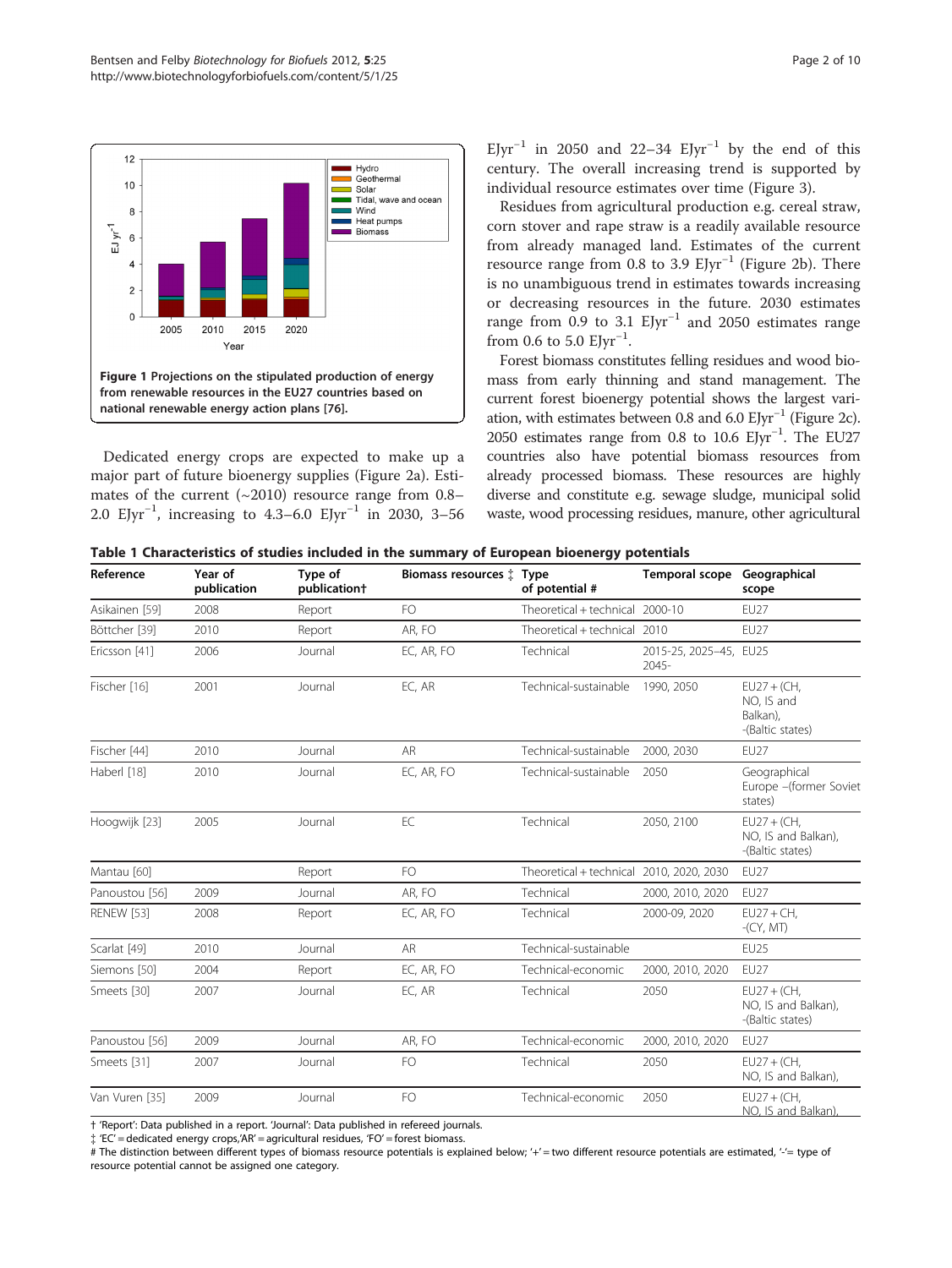<span id="page-2-0"></span>

on [[16](#page-7-0),[18](#page-7-0),[23](#page-7-0),[30](#page-7-0),[41](#page-7-0)[,50,53,54](#page-8-0)], agricultural residues based on [[16](#page-7-0),[18](#page-7-0),[30](#page-7-0),[39](#page-7-0),[41](#page-7-0),[44](#page-7-0),[49](#page-8-0),[50](#page-8-0),[53](#page-8-0),[55,56](#page-8-0)], and forest biomass based on [[18](#page-7-0),[31](#page-7-0),[35](#page-7-0),[39](#page-7-0),[41](#page-7-0),[50](#page-8-0),[53](#page-8-0),[54](#page-8-0),[56](#page-8-0),[59,60](#page-8-0)].



wastes, and food processing waste. The European Environmental Agency (EEA) assesses the secondary biomass resources to 3.1  $E[yr^{-1}$  in 2010, growing to 3.2  $E[\text{yr}^{-1}]$  in 2030. Focussing on wood industry residues Ericsson et al. [\[41\]](#page-7-0) assess the resource for the EU25 to 1.1 EJyr<sup>-1</sup> from 2020 past 2040, Mantau et al. [\[60\]](#page-8-0) find an EU27 potential of 1.0 EJyr<sup>-1</sup> in 2010 and 1.3 EJyr<sup>-1</sup>in 2030. In comparison the EEA [\[42\]](#page-7-0) assessment of wood processing residues find an EU25 potential of only ~0.4 EJyr<sup>-1</sup>.

# **Discussion**

# Energy crops

Currently energy crops in Europe comprise mainly traditional food crops as rape seed and sugar or starch crops [[61\]](#page-8-0). In future supply scenarios lignocellulosic energy crops are expected to play a larger role. de Witt et al. [[54\]](#page-8-0) finds that the potential from traditional food crops will increase with 7.3  $E[yr^{-1}$  from 2010 to 2030, whereas the potential from lignocellulosic crops will increase with 15.3  $E\text{Jyr}^{-1}$  (Figure [4\)](#page-3-0).

# Agricultural residues

Agriculture in the EU27 countries is characterised by a high proportion of cereal production. In 2007 56% of arable lands were grown with cereals [[62](#page-8-0)]. Thus agricultural residues comprise mainly straw, leaves and stalks from grass species (Poaceae family) as e.g. wheat, maize, barley and rye.

# Forest biomass

The EU27 countries have experienced a steady increase in wooded land of more than 22 Million ha over the past more than 20 years [[63](#page-8-0)] and resources from forestry and forest industries are a main contribution to bioenergy production. At present forest biomass is mainly used to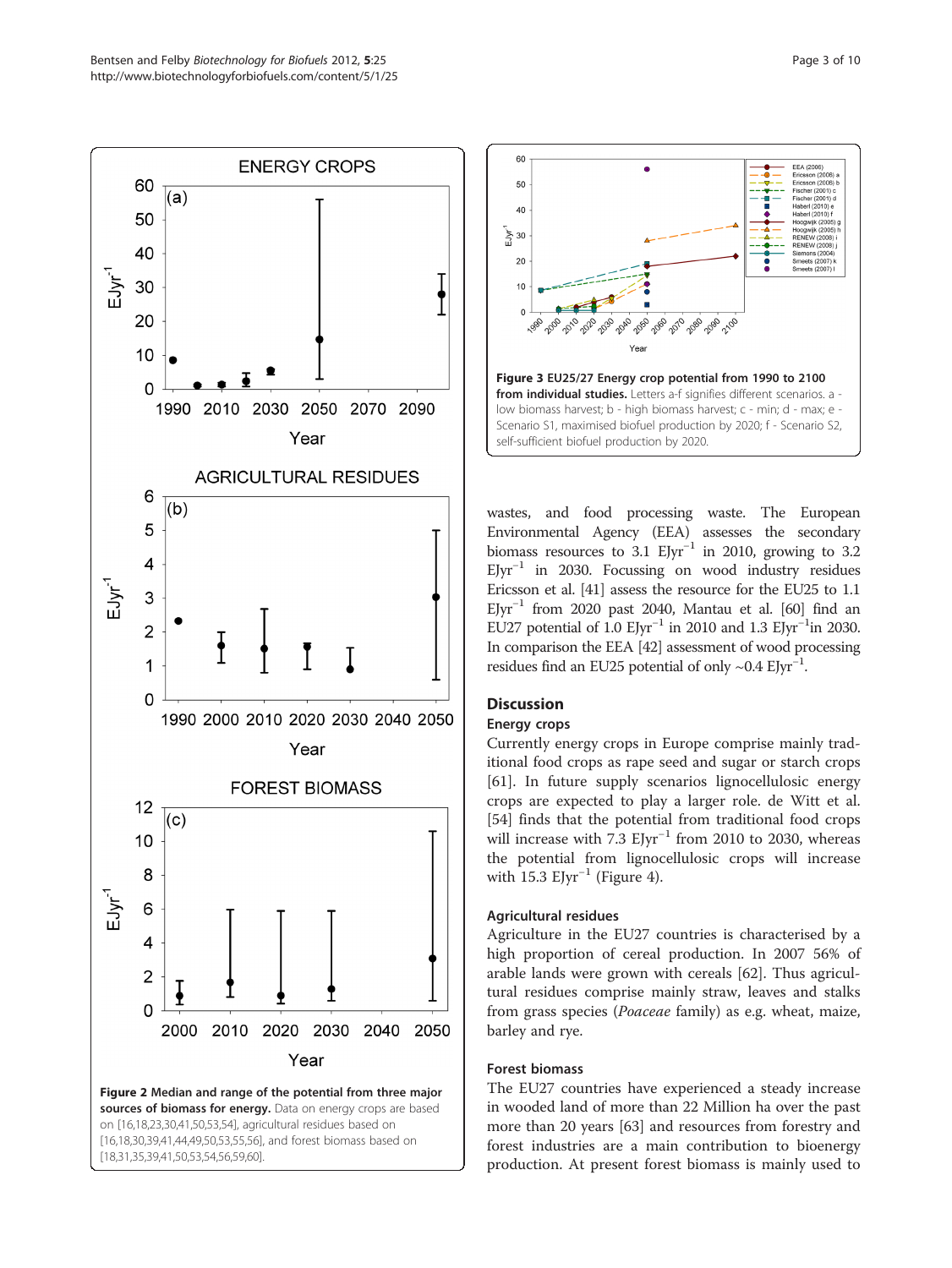<span id="page-3-0"></span>

support material demand, however, between 2010 and 2020 energy purposes may take over as the major demand [[60\]](#page-8-0). The potential supply of biomass from forests, stems, felling residues and bark is not expected to change significantly from 2010 to 2030, but the potential from wood industry residues will increase some 30% in the same period [[60](#page-8-0)].

### Development trends

Many of the reviewed studies point to short rotation (1– 10 years) energy crops as the main future resource of biomass for energy purposes. A reason for this probably relates to the fact that such crops fit in the current EU Common Agricultural Policy's financial support schemes. Short rotation crops, however, are only some among many options for a future bioenergy supply. Tree species in longer rotation may also show interesting perspectives as energy crops. Crops in short or long rotation exhibit different characteristics in terms of flexibility regarding crop renewal, flexibility at harvest, storability, productivity and growth pattern. Combining the characteristics of different crops may prove beneficial in the development of a secure and productive bioenergy supply.

# Variability and inconsistencies in biomass potential studies

Studies on biomass/bioenergy resources apply different methodologies, different definitions of resource potential, different geographical scope and different assumptions regarding availability. The lack of methodological consensus leads to disagreement, i.e. different potentials among different studies as to how much biomass of various fractions is available for energy. Resource potentials are usually categorised as theoretical, technical, economical or sustainable with potential sub-grouping relating to the practical implementation of a given potential within a certain time frame. Theory suggests a ranking of potentials as:

 $Theoretical > technical > economic > sustainable.$ 

Comparing results from different assessments of the same biomass resource doesn't provide a clear picture of the above relation. Variability and methodological inconsistency seem to overrule the theory.

Data illustrated here (Figures [2](#page-2-0) and [3](#page-2-0)) represent the technical potential of biomass for energy. 'Technical potential' can be defined as "the fraction of the theoretical potential, which is available under the regarded techno-structural framework conditions and with the current technological possibilities. Spatial confinements due to competitions with other land uses as well as ecological and other non-technical constraints are also taken into account" [\[64\]](#page-8-0). The term 'technical potential' is not used unambiguously in literature [[28](#page-7-0)[,58](#page-8-0)] but the above definition covers most applications.

2Böttcher et al. [[39](#page-7-0)] report theoretical and technical potentials of agricultural residues and find the theoretical potential to 2.7  $E[yr^{-1}]$  and the technical potential to 0.8 EJyr−<sup>1</sup> . Böttcher et al. [[39\]](#page-7-0) also show for forestry a theoretical potential of wood residues of 5.2  $E$ Jyr<sup>-1</sup> and a technical potential of 3.3 EJyr<sup>-1</sup>. Correspondingly, Asikainen et al. [\[59\]](#page-8-0) find a theoretical potential of forest energy to 7.1 EJyr<sup>-1</sup> and technical 1.7 EJyr<sup>-1</sup>. Mantau et al. [[60\]](#page-8-0) show technical to theoretical potential relations of forest biomass in 2010 of 6.5:11.1 and in 2030 of 6.4:10.9. A significant component in the difference between theoretical and technical potential is the omission of stump harvesting. While there is agreement that the technical potential is much lower than the theoretical potential, disagreement prevail on the fraction by which technical potential make up the theoretical potential. Here we show fractions between 24% and 63%.

Some references report sustainable potentials of forest biomass. Hetch [\[46\]](#page-7-0) show for the EU27 a current potential of 1.4 EJyr−<sup>1</sup> , Fischer et al. [\[16](#page-7-0)] find for geographical Europe excluding former Soviet Union the current potential to 11.3 EJyr<sup>-1</sup> rising to 14.2–18.1 EJyr<sup>-1</sup> in 2050. EEA [\[42\]](#page-7-0) finds for the EU25 a current potential of 1.8 EJyr−<sup>1</sup> decreasing to 1.6 EJyr<sup>-1</sup> in 2030. Although the geographical coverage isn't identical, the above data illustrate the level of variation between individual assessments even though the scope (sustainable bioenergy potentials from forest biomass) is the same.

#### Geographical scope

Geographical scope differs among studies and impedes direct comparison among them. Data presented in Figures [2](#page-2-0), [3](#page-2-0) and 4 represents EU25, EU27 or EU27 and Switzerland. Johansson et al. [\[47](#page-7-0)] estimate for OECD Europe agricultural residue potential of 1.41 EJyr−<sup>1</sup> in 2025 and 2050 and a forest + forest industry potential of 1.69 EJyr<sup>-1</sup> in 2025 and 1.68 EJyr−<sup>1</sup> in 2050. Also for OECD Europe Bauen et al. [\[38](#page-7-0)] find a crop residue potential of 3.4  $E[yr^{-1}$  and a forest residue potential of 4.8 EJyr−<sup>1</sup> in 2020. Hall et al. [\[45\]](#page-7-0) also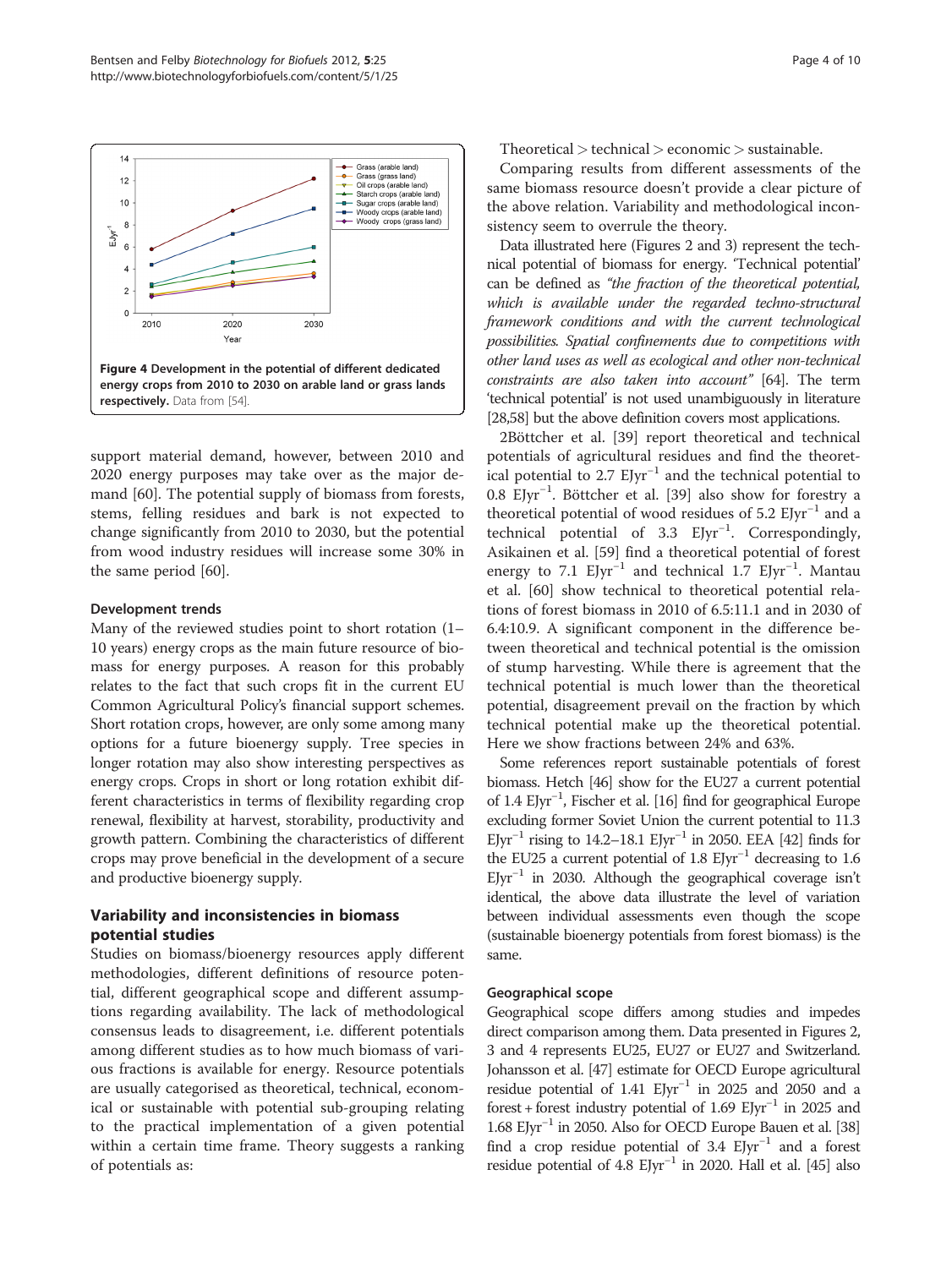look at OECD Europe and find a 2020 residue potential of 2.3 EJyr<sup>-1</sup> and energy crops of 6.7 EJyr<sup>-1</sup>. Estimates for OECD Europe do not deviate unequivocally from EU27 estimates. Bauen et al's estimates on agricultural and forest residues exceed the ranges plotted in Figure [2.](#page-2-0) Energy crop potentials as estimated by Hall et al. exceed the plotted ranges. de Witt et al. [\[54\]](#page-8-0) estimate the biomass for energy potential for various resources for the EU27 and Norway, Switzerland and Ukraine. Here dedicated energy crops and agricultural residues exceed the plotted ranges, whereas forest biomass falls within the range. The inclusion of a country with a large agricultural sector may be one of the reasons for the comparatively high estimates of resources from agricultural lands. Rettenmaier et al. [\[64\]](#page-8-0) have made an attempt to calibrate a range of recent bioenergy resource assessments regarding Europe to EU27 level to improve comparability across individual assessments.

# Sustainability constraints

It is widely acknowledged that ecological concern and competing uses constrain the use of the agricultural residue resource and all studies apply an availability factor to the total residue production. There is, however, no general agreement among studies on the size of these constraints and thus the factors used. Literature reviewed here apply availability factors of 25% [\[30,41](#page-7-0)], 30% [\[39,](#page-7-0)[50,56\]](#page-8-0), 40–50% [\[49](#page-8-0)] and 50% [\[44](#page-7-0)[,54\]](#page-8-0). A number of studies do not specify what availability factor is used [\[16,18,42,](#page-7-0)[53](#page-8-0)]. There is no significant correlation between the availability factor used and the residue potential reported (data not shown). Other literature presents availability factors ranging from zero [\[65\]](#page-8-0) to 40–50% [\[66\]](#page-8-0) to 60% [\[67\]](#page-8-0). Ecological availability of agricultural residues cannot be determined with general validity [[68](#page-8-0)]. Positive correlations between carbon content in soil and soil productivity have been found for various crops in different regions [[69](#page-8-0)-[72](#page-8-0)]. It is shown that differences in crop yield induced by differences in soil organic carbon content in many cases can be overcome by appropriate supply of mineral fertilisers [\[73,74](#page-8-0)].

Matau et al. [[60\]](#page-8-0) quantify the impact of environmental constraints on the potential of various biomass fractions from forestry. The reduction in potential of logging residues due to environmental constraints vary across regions and fall for most parts of Europe between 33 and 50%. However in some regions e.g. northern Scotland, the alpine region and northern Scandinavia it may reach 100%. Nabuurs et al. [[75](#page-8-0)] find that meeting European renewable energy targets may increase the harvesting pressure on European forests and lead to overharvesting in some regions specially around 2030–2040.

#### Methodological challenges

The scientific challenge, as we see it, is not that different biomass resource assessments return differing results.

Resource assessments are used to answer different questions, e.g. on the impact on energy production in general of enacting certain policies; on the availability of specific resources for specific purposes; or on the viability of shifting from one energy resource to another. Consequently, the answers differ. The challenge is rather the lack of reproducibility and transparency. Resource assessments aiming at the same question should preferably return comparable answers. In the framework of the Biomass Energy Europe project ([www.eu-bee.org](http://www.eu-bee.org)) European bioenergy potential studies have been analysed to develop a harmonised resource assessment methodology [[64\]](#page-8-0).

# Biomass demand

National renewable energy action plans provide an estimate of domestic and imported biomass resources required to meet the targets of the EU energy strategy. These estimates are reported under different assumptions regarding conversion efficiency and in differing units hampering direct use of data. We calculate biomass demand on basis of national renewable energy projections [[76](#page-8-0)] with the application of conversion efficiency multipliers based on [[5](#page-7-0)[,77](#page-8-0)] and the assumption that 11% of European electricity generation is based on co-generation of heat and electricity [[78](#page-8-0)]. We find that the amount of biomass required meeting the EU27 targets increase from 3.8 EJ in 2005 to 10.0 EJ by 2020 (Figure 5). In 2009 the EU27 countries had a primary production of biomass and waste of 4,2 EJ [[79](#page-8-0)]. The amount of biomass required in 2020 includes the use of  $\sim 0.1$  EJ of traditional food crops, i.e. cereals and sugar beet for  $1<sup>st</sup>$  generation bioethanol and oil crops for biodiesel as well as 0.5 EJ in countries outside EU27 as feedstock for liquid fuel. Heat and electricity production make up the lion's share in all years to 2020, but transportation increase from 5% of the biomass demand in 2005 to 18% in 2020. In a longer perspective to 2050 or

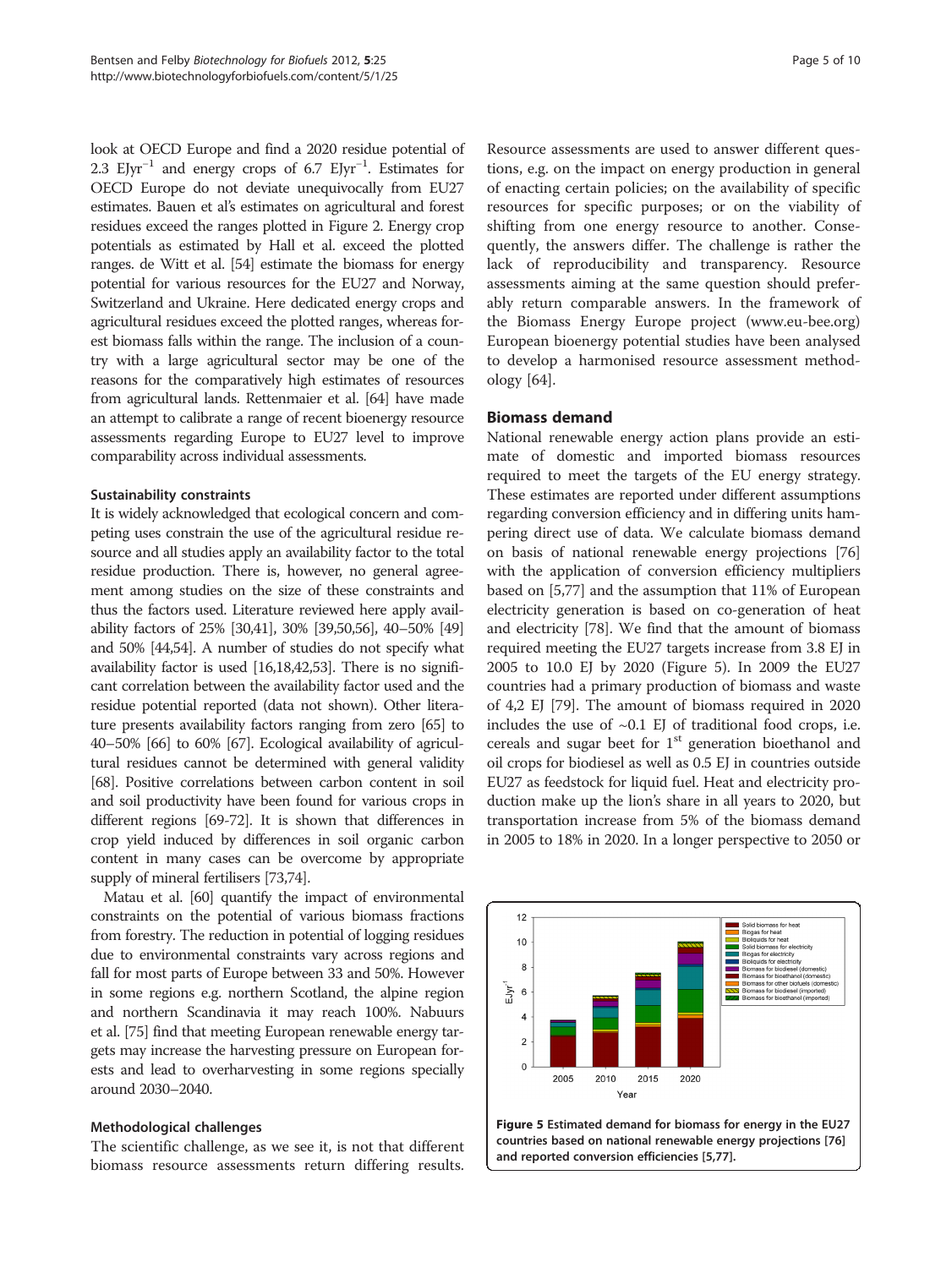<span id="page-5-0"></span>2100 substantially more biomass must be expected to be converted to energy services in the EU27 countries to meet the long term targets of decarbonising the electricity and transport sector [\[2](#page-7-0)].

Demand for biomass for other purposes besides energy has an impact on the bioenergy potential. Exploring four different development scenarios Hoogwijk et al. [[23](#page-7-0)] find that the meat demand has an impact on area available for energy crops. In their high population growth and high meat consumption scenario (A2) they show close to three times the agricultural area for food production than their low population growth and low meat consumption scenario (B1) reducing the European energy crop potential on abandoned agricultural land from 24 to 21 EJyr−<sup>1</sup> in year 2100. On a global scale Yamamoto et al. [\[80](#page-8-0)] finds that high demand for meat reduces the global energy crop potential from 150 EJyr<sup>-1</sup> (reference case) to 78 EJyr<sup>-1</sup> (high demand for animal food case), whereas the potential from food biomass residues increase from 160 to 186 EJyr<sup>-1</sup> for the same scenarios.

# Land use

Bioenergy production may be increased through further mobilisation of existing resources, intensification of current production or expansion into 'new' land. The impact on GHG emissions from an expanded production of energy crops have been widely analysed, e.g. [[81,82\]](#page-8-0). Delucchi [\[83](#page-8-0)]reviews recent literature and methodologies. One main finding is that the conversion of forest, grasslands and wetlands to agriculture results in loss of carbon in soil and biomass. This is corroborated by Don et al. [[84](#page-8-0)]. The type of biomass for energy grown on converted land also affects the carbon balance in soil

and biomass. In general perennial species as sugar cane and Miscanthus are favourable to annual species as they sequester carbon in soil [[85](#page-8-0)]. An option for reducing the impacts of bioenergy on land use may be to consider a more integrated approach to land use simultaneously producing energy and food on the same land [\[86,87\]](#page-8-0).

Burney et al. [\[88](#page-8-0)] and Vlek et al. [\[89](#page-8-0)] find that in many cases increased agricultural production achieved through intensification is favourable to agricultural expansion in terms of GHG emissions. This conclusion, however, requires land liberated due to intensification are converted into forest of forest land being 'spared' from conversion.

Land use, land use change and (environmental) sustainability of energy crop production have become a major issue in European policy [[90\]](#page-8-0) on biomass for energy. As a result GHG emissions caused by land use change must now be included in meeting sustainability criteria set up by the European Parliament [[1](#page-6-0)]. Land use change is highly dynamic and localised and the quantification of land use effects on the climate currently builds on a weak methodological foundation [\[91\]](#page-8-0). Models tend to be static and work on a national or regional geographical and not validated against local empirical data [[84,91\]](#page-8-0).

Ovando et al. [\[92\]](#page-8-0) estimate the land required to produce energy crops in EU-25 based on a number of studies. 5–20 Mha is required in 2000–2010 rising to 25–45 Mha in 2100. The European Biomass Association estimates the current (2007–08) allocation of traditional food crops to energy purposes to 4 Mha and additional 85,000 ha to lignocellulosic crops [[93](#page-8-0)]. While area availability is the ultimately limiting factor

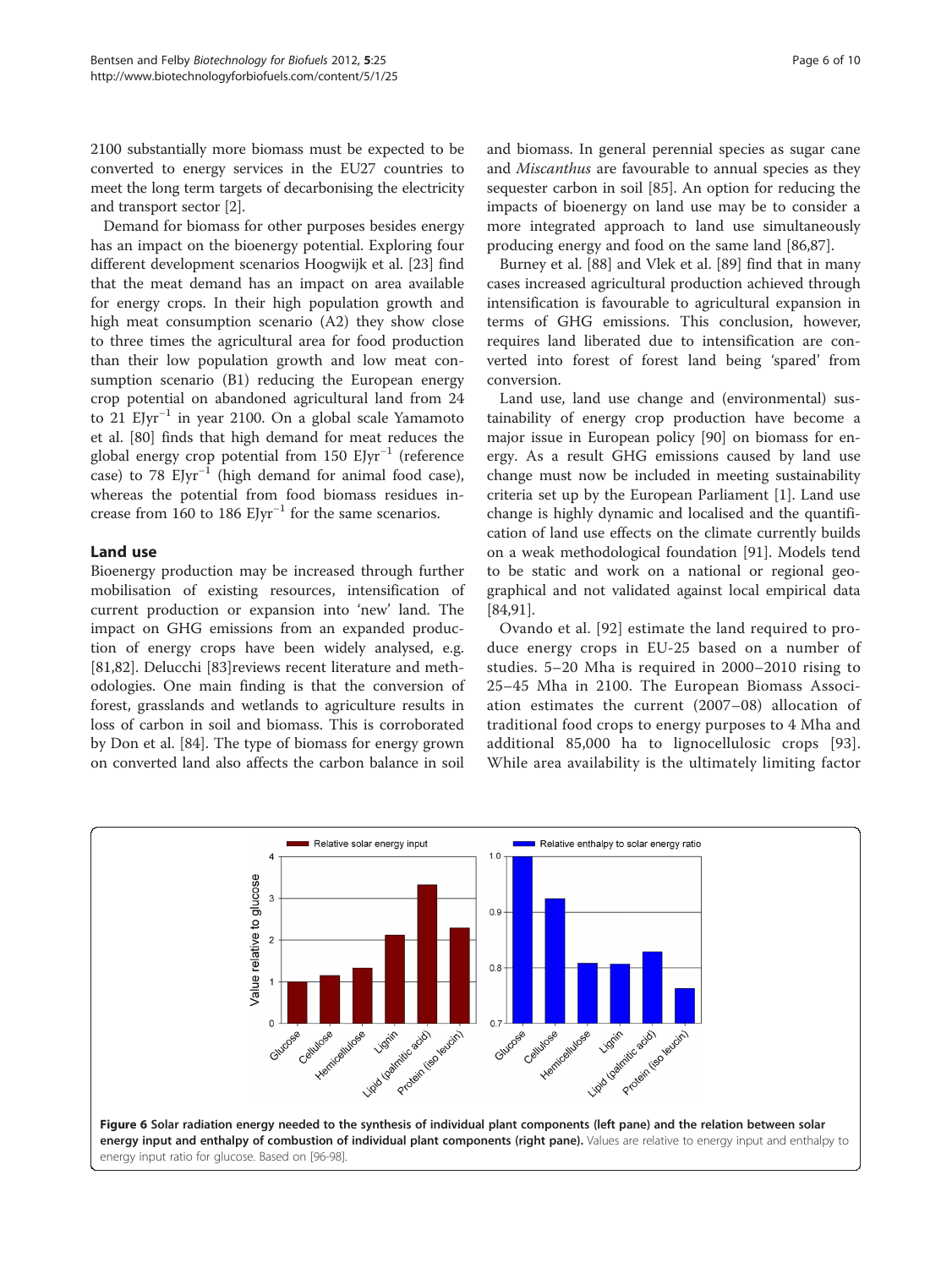<span id="page-6-0"></span>for expanded production of energy crops, limited access to water and nutrients may also constrain bioenergy potentials. Particularly nitrogen efficient crops are found among tree species and grasses [\[94](#page-8-0),[95\]](#page-8-0).

### Component specificity

Using biomass for energy is a way of harnessing solar energy. Biomass is a complex mixture composed primarily of more or less polymerised sugars, lipids, lignin, proteins and organic acids in varying proportions [\[96\]](#page-8-0). Complex components require more solar energy for synthesis than simple molecules and structures. Synthesis of lignin, lipids and proteins theoretically requires respectively 112, 233 and 129% more solar energy input per unit of mass than the synthesis of starch (calculated from [[97,98](#page-8-0)]) (Figure [6](#page-5-0) left pane). These components also contain more chemically bound energy but the relation between energy content (enthalpy of combustion calculated from [\[99,](#page-8-0)[100\]](#page-9-0)) and required solar energy input show that, relatively speaking, the use of proteins for energy generation is a poorer exploitation of solar energy and thus land area, than the use of lignin, lipids and hemicellulose, which again is a poorer exploitation of solar energy than the use of cellulose (Figure [6](#page-5-0) right pane).

Some conversion technologies have a degree of component specificity, while others do not. Thermochemical conversion destroys every component in biomass converting it to  $CO_2$ , CO, H<sub>2</sub>, CH<sub>4</sub>, NO<sub>X</sub> and water in various amounts [[101\]](#page-9-0). Methane fermentation technologies exhibit higher specificity. Lignin is not converted, 34–92% of the proteins are hydrolysed and fermented depending on various conditions [\[102](#page-9-0)], 70–95% of lipids [[103,104](#page-9-0)], 65–70% of polymerised sugars [[103\]](#page-9-0) and ~95% of sugar oligomers are destroyed [\[103](#page-9-0)]. In ethanol fermentation only simple sugars are converted to ethanol and  $CO<sub>2</sub>$ . Conversion rates of polymerised sugars depend on the efficiency of the preceding hydrolysis. Lignin and protein are not destroyed during fermentation.

The higher component specificity of biochemical and catalytic-chemical conversion has the attraction over thermochemical conversion of conserving to some degree the components requiring more solar energy for biosynthesis. Preserving the solar energy intensive components to uses other than energy may reduce the impact on land use from bioenergy production. Proteins found in the by-product from grain based ethanol production may serve as valuable feed product [\[105\]](#page-9-0) but may also be further processed to higher value products and provide an even higher displacement of fossil fuels [[106\]](#page-9-0). In a biorefinery context the lignin residue from processing lignocellulosic biomass is considered a valuable energy source for process heat and electricity. Industrial processing of lignin to aromatics as phenol, styrene or toluene may, however, also provide higher abatement of fossil GHG emissions [\[106](#page-9-0)].

### Conclusions and outlook

The demand for biomass for energy in the European Union will increase from the current 5.7 EJ  $yr^{-1}$  to 10.0 EJyr−<sup>1</sup> by 2020. Dedicated energy crops grown on liberated agricultural land or marginal lands are expected to be able to meet the major part of the increasing biomass demand. Residues from agriculture and forestry are not expected to increase significantly in the future. The demand for biomass for energy will probably increase also beyond 2020 and not only in Europe. This calls for further technology development and increased focus on technology integration to meet the grand challenge of a decarbonised energy supply.

Further development of harmonised and transparent assessment methodologies is required to improve applicability and reproducibility of such assessments.

To meet future needs for biomass, not only for energy, also for food, feed and materials emphasis must be put on increasing the production of biomass per unit of land and exploring the potentials in new biomass sources to reduce the pressure on native and protected eco systems.

Further focus on optimised utilisation of individual plant components in biomass with a link to the component specificity of different conversion technologies could improve the utility gained from biomass and bioenergy and reduce negative impacts on land use.

# **Endnotes**

 ${}^{\text{a}}$ The current (2012) 27 member countries of the European Union: Austria, Belgium, Bulgaria, Cyprus, Czech Rep., Denmark, Estonia, Finland, France, Germany, Greece, Hungary, Ireland, Italy, Latvia, Lithuania, Luxembourg, Malta, Netherlands, Poland, Portugal, Romania, Slovakia, Slovenia, Spain, Sweden, United Kingdom.

b EU25 = Members of the European Union as of 2004: EU27 minus Bulgaria and Romania.

#### Competing interests

The authors declare no competing interests.

#### Author's contributions

NSB and CF conceptualised the manuscript. NSB was responsible for literature review, data acquisition and analysis and initial writing. CF contributed with review and editing. NSB and CF read and approved the final manuscript.

#### Acknowledgements

This review is made in conjunction with the CEESA project [\(www.ceesa.dk\)](http://www.ceesa.dk) financially supported by the Danish Council for Strategic Research.

Received: 09 November 2011 Accepted: 30 April 2012 Published: 30 April 2012

#### References

1. European Parliament and the Council: Directive 2009/28/EC of the European Parliament and of the Council of 23 April 2009 on the promotion of the use of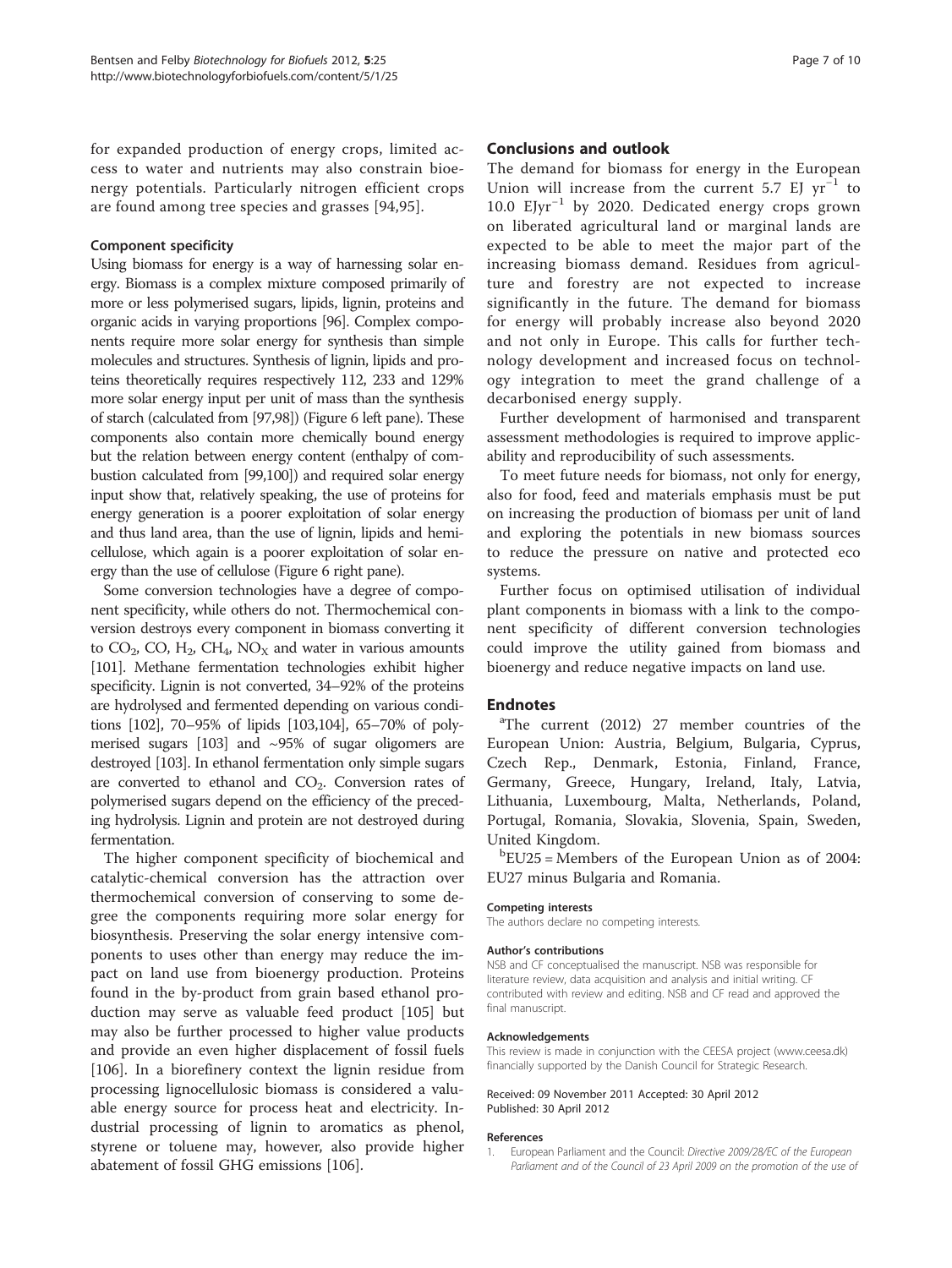<span id="page-7-0"></span>energy from renewable sources and amending and subsequently repealing Directives 2001/77/EC and 2003/30/EC. Brussels, BE: The European Parliament and the Council; 2009.

- 2. Commission E: Energy 2020 A strategy for competitive, sustainable and secure energy. Brussels, BE: European Commission; 2010.
- 3. Congress US: Energy Policy Act of 2005. Washington DC, US: U.S. Congress; 2005.
- 4. Congress US: Energy Independence and Security Act of 2007. Washington DC, US: U.S. Congress; 2007.
- Turkenburg WC, Beurskens J, Faaij A, Fraenkel P, Fridleifsson I, Lysen E, Mills D, Moreira JR, Nilsson LJ, Schaap A, Sinke WC: Renewable Energy Technologies. In World Energy Assessment. Edited by Goldemberg J. New York, NY: United Nations Development Programme; 2000.
- 6. da Costa ACA, Junior NP, Aranda DAG: The situation of biofuels in Brazil: new generation technologies. Renew Sustain Energ Rev 2010, 14:3041–3049.
- 7. Ministério da Agricultura Pecuária e Abastecimento: Produção Brasileira de Etanol. Brasilia, BR: Ministério da Agricultura Pecuária e Abastecimento; 2011.
- 8. Ministério da Agricultura Pecuária e Abastecimento: Balancio nacional da cana-de-acucar e agroenergia. Brasilia, BR: Ministério da Agricultura, Pecuária e Abastecimento; 2007.
- 9. Edenhofer O, Pichs-Madruga R, Sokona Y, Seyboth K, Arvizu D, Bruckner T, Christensen J, Devernay J-M, Faaij A, Fischedick M, et al: Summary for Policy Makers. In IPCC Special Report on Renewable Energy Sources and Climate Change Mitigation. Edited by Edenhofer O, Pichs-Madruga R, Sokona Y, Seyboth K, Matschoss P, Kadner S, Zwickel T, Eickemeier P, Hansen G, Schlöme S, Stechow Cv. Cambridge, United Kingdom and New York, NY, USA: Cambridge University Press; 2011.
- 10. Campbell JE, Lobell DB, Genova RC, Field CB: The global potential of bioenergy on abandoned agriculture lands. Environ Sci Technol 2008, 42:5791–5794.
- 11. de Vries BJM, van Vuuren DP, Hoogwijk MM: Renewable energy sources: their global potential for the first-half of the 21st century at a global level: a integrated approach. Energy Policy 2007, 35:2590–2610.
- 12. Doornbosch R, Steenblik R: Biofuels: Is the cure worse than the disease? Paris, France: Organisation for Economic Co-operation and Development; 2007.
- 13. Dornburg V, Faaij A, Verweij P, Langeveld H, Gvd V, Wester F, Hv K, Kv D, Meeusen M, Banse M, et al: Assessment of global biomass potentials and their links to food, water, biodiversity, energy demand and economy. Utrecht, NL: Utrecht University; 2008.
- 14. Dornburg V, van Vuuren D, van de Ven G, Langeveld H, Meeusen M, Banse M, van Oorschot M, Ros J, Jan van den Born G, Aiking H, et al: Bioenergy revisited: key factors in global potentials of bioenergy. Energ Environ Sci 2010, 3:258–267.
- 15. Field C, Campbell J, Lobell D: Biomass energy: the scale of the potential resource. Trends Ecol Evol 2008, 23:65–72.
- 16. Fischer G, Schrattenholzer L: Global bioenergy potentials through 2050. Biomass Bioenergy 2001, 20:151–159.
- 17. Fujino J, Yamaji K, Yamamoto H: Biomass-Balance Table for evaluating bioenergy resources. Appl Energ 1999, 63:75–89.
- 18. Haberl H, Beringer T, Bhattacharya SC, Erb K-H, Hoogwijk M: The global technical potential of bio-energy in 2050 considering sustainability constraints. Curr Opin Environ Sustainability 2010, 2:394–403.
- 19. Hall DO: Biomass energy. Energy Policy 1991, 19:711-737.
- 20. Hall DO, Rosillo-Calle F, Williams RH, Woods J: Biomass for energy: Supply prospects. In Renewable Energy: Sources for Fuels and Electricity. Edited by Johansson TB, Kelly H, Reddy AKN, Williams RH. Washington DC, US: Island Press; 1993.
- 21. Henry RJ: Evaluation of plant biomass resources available for replacement of fossil oil. Plant Biotechnol J 2010, 8:288–293.
- 22. Hoogwijk M: Exploration of the ranges of the global potential of biomass for energy. Biomass and Bioenergy 2003, 25:119-133
- 23. Hoogwijk M, Faaij A, Eickhout B, Devries B, Turkenburg W: Potential of biomass energy out to 2100, for four IPCC SRES land-use scenarios. Biomass Bioenergy 2005, 29:225–257.
- 24. Johnston M, Holloway T: A Global Comparison of National Biodiesel Production Potentials. Environ Sci Technol 2007, 41:7967–7973.
- 25. Moreira JR: Global Biomass Energy Potential. Mitig Adapt Strateg Glob Chang 2006, 11:313–333.
- 26. Resch G, Held A, Faber T, Panzer C, Toro F, Haas R: Potentials and prospects for renewable energies at global scale. Energy Policy 2008, 36:4048–4056.
- 27. Rogner H, Barthel F, Cabrera M, Faaij A, Giroux M, Hall DO, Kagramanian V, Kononov S, Lefevre T, Moreira R, et al: Energy Resources. In World Energy Assessment: Energy and the challenge of sustainability. Edited by Goldemberg J. New York NY, US: United Nations Development Programme; 2000.
- 28. Schubert R, Schellnhuber HJ, Buchmann N, Epiney A, Grießhammer R, Kulessa M, Messner D, Rahmstorf S, Schmid J: Future Bioenergy and Sustainable Land Use. London, UK: Earthscan; 2009.
- 29. Sims REH, Schock RN, Adegbululgbe A, Fenhann J, Konstantinaviciute I, Moomaw W, Nimir HB, Schlamadinger B, Torres-Martínez J, Turner C, et al: Energy supply. In Climate Change 2007: Mitigation Contribution of Working Group III to the Fourth Assessment Report of the Intergovernmental Panel on Climate Change. Edited by Metz B, Davidson OR, Bosch PR, Dave R, Meyer LA. Cambridge, United Kingdom and New York, NY, USA: Cambridge University Press; 2007.
- 30. Smeets E, Faaij A, Lewandowski I, Turkenburg W: A bottom-up assessment and review of global bio-energy potentials to 2050. Prog Energy Combust Sci 2007, 33:56–106.
- 31. Smeets EMW, Faaij APC: Bioenergy potentials from forestry in 2050. Clim Chang 2007, 81:353–390.
- 32. Smil V: Crop Residues: agriculture's largest harvest. Bioscience 1999, 49:10.
- 33. Swisher J, Wilson D: Renewable energy potentials. Energy 1993, 18:437-459.
- 34. Thrän D, Seidenberger T, Zeddies J, Offermann R: Global biomass potentials — Resources, drivers and scenario results. Energ Sustain Dev 2010, 14:200–205.
- 35. van Vuuren DP, van Vliet J, Stehfest E: Future bio-energy potential under various natural constraints. Energy Policy 2009, 37:4220–4230.
- 36. World Energy Council: 2010 Survey of Energy Resources. London, UK: World Energy Council; 2010.
- 37. Alakangas E, Heikkinen A, Lensu T, Vesterinen P: Biomass fuel trade in Europe. Jyväskylä, Finland: VTT; 2007.
- 38. Bauen A, Woods J, Hailes R: Bioelectricity Vision: Achieving 15% of Electricity from Biomass in OECD Countries by 2020. London, UK: Imperial College London, Centre for Energy Policy and Technology and E4tech (UK) Ltd; 2004.
- 39. Böttcher H, Dees M, Fritz SM, Goltsev V, Gunia K, Huck I, Lindner M, Paappanen T, Pekkanen JM, Ramos CIS, et al: Biomass Energy Europe: Illustration Case for Europe. Laxenburg, Austria: International Institute for Applied Systems Analysis; 2010.
- 40. de Wit M, Faaij APC, Fischer G, Prieler S, Velthuizen HT: Biomass Resources Potential and Related Costs. The Cost-Supply Potential of Biomass Resources in the EU-27, Switzerland, Norway and the Ukraine. Utrecht, NL and Laxenburg, AT: Copernicus Institute, Utrecht University and the International Institute of Applied Systems Analysis; 2008.
- 41. Ericsson K, Nilsson L: Assessment of the potential biomass supply in Europe using a resource-focused approach. Biomass Bioenergy 2006, 30:1– 15.
- 42. European Environment Agency: How much bioenergy can Europe produce without harming the environment? Copenhagen: European Environment Agency; 2006.
- 43. Fischer G, Hiznyik E, Prieler S, van Velthuizen HT: Assessment of biomass potentials for biofuel feedstock production in Europe: Methodology and results. Laxenburg, Austria: International Institute for Applied Systems Analysis; 2007.
- 44. Fischer G, Prieler S, van Velthuizen H, Berndes G, Faaij A, Londo M, de Wit M: Biofuel production potentials in Europe: sustainable use of cultivated land and pastures, Part II: Land use scenarios. Biomass Bioenergy 2010, 34:173–187.
- 45. Hall DO, House Jl: Biomass energy in Western Europe to 2050. Land Use Policy 1995, 12:37–48.
- 46. Hetsch S: Potential Sustainable Wood Supply in Europe. Geneva: United Nations Economic Commission for Europe/Food and Agriculture Organization of the United Nations; 2009.
- 47. Johansson TB, Kelly H, Reddy AKN, Williams RH: Renewable fuels and electricity for a growing world economy. In Renewable Energy - Sources for fuels and electricity. Edited by Johansson TB, Kelly H, Reddy AKN, Williams RH. Washington DC, US: Island Press; 1993:1–72.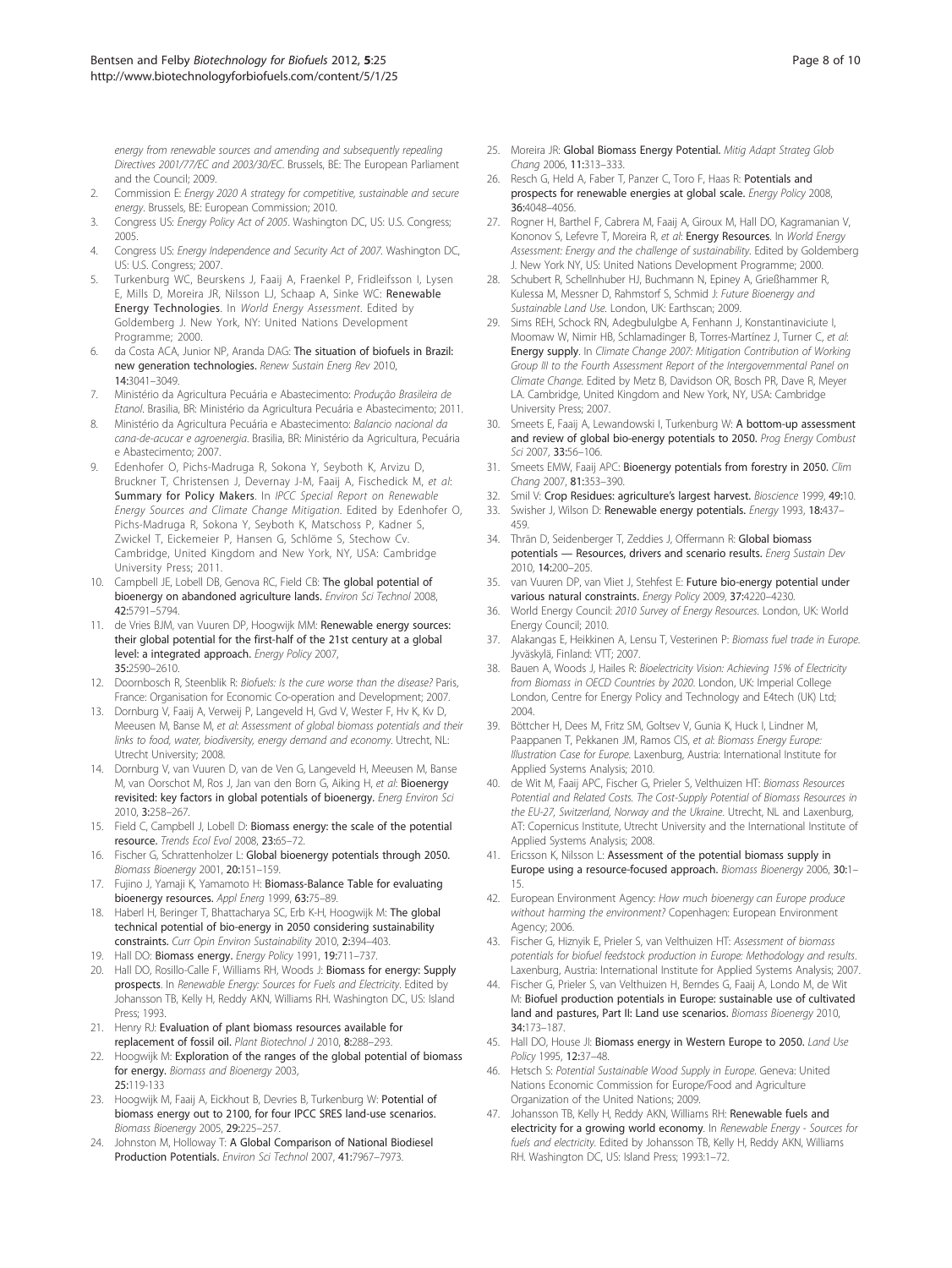- <span id="page-8-0"></span>48. Nielsen JBH, Oleskowicz-Popiel P, Seadi TA: Energy crop potentials for bioenergy in EU-27. In 15th European Biomass Conference & Exhibition: From Research to Market Deployment; 7-11 May, Berlin, Germany. 2007:17. ETA Florence.
- 49. Scarlat N, Martinov M, Dallemand J-F: Assessment of the availability of agricultural crop residues in the European Union: potential and limitations for bioenergy use. Waste Manage 2010, 30:1889–1897.
- 50. Siemons R, Vis M, van den Berg D, McChesney I, Whiteley M, Nikolaou N: Bio-energy's Role in the EU Energy Market: A View of Developments until 2020. Enshcede, the Netherlands: Biomass Technology Group (BTG), Energy for Sustainable Development, Centre for Renewable energy (CRES); 2004.
- 51. Skytte K, Meibom P, Henriksen TC: Electricity from biomass in the European union–With or without biomass import. Biomass Bioenergy 2006, 30:385–392.
- 52. van Dam J, Faaij A, Lewandowski I, Fischer G: Biomass production potentials in Central and Eastern Europe under different scenarios. Biomass Bioenergy 2007, 31:345–366.
- 53. RENEW: Renewable fuels for advanced powertrains. Ganderkesee, GE: SYNCOM Forschungs- und Entwicklungsberatung; 2008.
- 54. de Wit M, Faaij A: European biomass resource potential and costs. Biomass Bioenergy 2010, 34:188–202.
- 55. Fischer G, Prieler S, van Velthuizen H, Lensink SM, Londo M, de Wit M: Biofuel production potentials in Europe: Sustainable use of cultivated land and pastures. Part I: Land productivity potentials. Biomass and Bioenergy 2010, 34:159–172.
- 56. Panoutsou C, Eleftheriadis J, Nikolaou A: Biomass supply in EU27 from 2010 to 2030. Energy Policy 2009, 37:5675–5686.
- 57. Berndes G: The contribution of biomass in the future global energy supply: a review of 17 studies. Biomass Bioenergy 2003, 25:1-28.
- 58. Offermann R, Seidenberger T, Thrän D, Kaltschmitt M, Zinoviev S, Miertus S: Assessment of global bioenergy potentials. Mitig Adapt Strateg Glob Chang 2011, 16:103–115.
- 59. Asikainen A, Liiri H, Peltola S, Karjalainen T, Laitila J: Forest Energy Potential in Europe (EU27). Helsinki, Finland: Finnish Forest Research Institute; 2008.
- 60. Mantau U, Saal U, Prins K, Steierer F, Lindner M, Verkerk H, Eggers J, Leek N, Oldenburger J, Asikainen A, Anttila P: EUwood - Real potential for changes in growth and use of EU forests. Hamburg, Germany: University of Hamburg; 2010.
- 61. Krasuska E, Cadórniga C, Tenorio JL, Testa G, Scordia D: Potential land availability for energy crops production in Europe. Biofuels, Bioprod Biorefin 2010, 4:658–673.
- 62. Eurostat: Farmland: Number of farms and areas by size of farm (UAA) and region. edn. Brussels, BE: Eurostat; 2011.
- 63. FAOSTAT: ResourceSTAT. Rome, IT: Food and Agriculture Organisation of the United Nations; 2011.
- 64. Rettenmaier N, Schorb A, Köppen S, Berndes G, Christou M, Dees M, Domac J, Eleftheriadis I, Goltsev V, Kajba D, et al: Status of Biomass Resource Assessments, Version 3. Freiburg, Germany: University of Freiburg, Department of Remote sensing and Landscape Information Systems; 2010.
- 65. Patzek TW: Thermodynamics of the Corn-Ethanol Biofuel Cycle. Crit Rev Plant Sci 2004, 23:519–567.
- 66. Kadam KL, McMillan JD: Availability of corn stover as a sustainable feedstock for bioethanol production. Bioresour Technol 2003, 88:17–25.
- 67. Kätterer T, Andrén O, Persson J: The impact of altered management on long-term agricultural soil carbon stocks – a Swedish case study. Nutr Cycl Agroecosyst 2004, 70:179–187.
- 68. Wilhelm WW, Johnson JMF, Hatfield JL, Voorhees WB, Linden DR: Crop and Soil Productivity Response to Corn Residue Removal. Agron J 2004, 96:1– 17.
- 69. Bauer A, Black AL: Quantification of the Effect of Soil Organic Matter Content on Soil Productivity. Soil Sci Soc Am J 1994, 58:185–193.
- 70. Diaz-Zorita M, Buschiazzo DE, Peinemann N: Soil Organic Matter and Wheat Productivity in the Semiarid Argentine Pampas. Agron J 1999, 91:4.
- 71. Janzen HH, Schaalje GB: Barley response to nitrogen and non-nutritional benefits of legume green manure. Plant Soil 1992, 142:19–30.
- 72. Quiroga A, Funaro D, Noellemeyer E, Peinemann N: Barley yield response to soil organic matter and texture in the Pampas of Argentina. Soil Tillage Res 2006, 90:63–68.
- 73. Edmeades DC: The long-term effects of manures and fertilisers on soil productivity and quality: a review. Nutr Cycl Agroecosyst 2003, 66:165–180.
- 74. Loveland P, Webb J: Is there a critical level of organic matter in the agricultural soils of temperate regions: a review. Soil Tillage Res 2003, 70:1–18.
- 75. Nabuurs G, Pussinen A, van Brusselen J, Schelhaas M: Future harvesting pressure on European forests. Eur J For Res 2007, 126:391–400.
- 76. Beurskens LWM, Hekkenberg M: Renewable Energy Projections as Published in the National Renewable Energy Action Plans of the European Member States. Petten, NL. Energy Research Centre of the Netherlands and European Environment Agency; 2011.
- 77. International Energy Agency: Energy Technology Perspectives 2008. Paris, FR: International Energy Agency; 2008.
- 78. Eurostat: Combined heat and power generation: Percentage of gross electricity generation. 11-03-2011 edn. Brussels, BE: Eurostat; 2011.
- 79. Eurostat: Renewable energy primary production: biomass, hydro, geothermal, wind and solar energy. 11-03-2011 edn. Brussels, BE: Eurostat; 2011.
- 80. Yamamoto H, Yamaji K, Fujino J: Scenario analysis of bioenergy resources and CO2 emissions with a global land use and energy model. Appl Energ 2000, 66:325–337.
- 81. Fargione J, Hill J, Tilman D, Polasky S, Hawthorne P: Land Clearing and the Biofuel Carbon Debt. Science 2008, 319:1235–1238.
- 82. Searchinger T, Heimlich R, Houghton RA, Dong F, Elobeid A, Fabiosa J, Tokgoz S, Hayes D, Yu TH: Use of U. S. Croplands for Biofuels Increases Greenhouse Gases Through Emissions from Land-Use Change. Science 2008, 319:1238–1240.
- 83. Delucchi M: A conceptual framework for estimating the climate impacts of land-use change due to energy crop programs. Biomass Bioenergy 2011, 35:2337–2360.
- 84. Don A, Osborne B, Hastings A, Skiba U, Carter MS, Drewer J, Flessa H, Freibauer A, Hyvönen N, Jones MB, et al: Land-use change to bioenergy production in Europe: implications for the greenhouse gas balance and soil carbon. GCB Bioenergy 2011.
- 85. Somerville C, Youngs H, Taylor C, Davis SC, Long SP: Feedstocks for Lignocellulosic Biofuels. Science 2010, 329:790–792.
- 86. Ceotto E, Candilo M: Sustainable Bioenergy Production, Land and Nitrogen Use. In Biodiversity, Biofuels, Agroforestry and Conservation Agriculture. Volume 5. Edited by Lichtfouse E. Dordrecht, NL: Springer; 2011:101–122. Sustainable Agriculture Reviews.
- 87. Porter J, Costanza R, Sandhu H, Sigsgaard L, Wratten S: The value of producing food, energy, and ecosystem services within an agro-ecosystem. AMBIO: J Hum Environ 2009, 38:186–193.
- Burney JA, Davis SJ, Lobell DB: Greenhouse gas mitigation by agricultural intensification. Proc Natl Acad Sci 2010, 107:12052–12057.
- 89. Vlek P, Rodríguez-Kuhl G, Sommer R: Energy Use and CO<sub>2</sub> Production in Tropical Agriculture and Means and Strategies for Reduction or Mitigation. Environ Dev Sustain 2004, 6:213–233.
- 90. Cockerill S, Martin C: Are biofuels sustainable? The EU perspective. Biotechnology for Biofuels 2008, 1:9.
- Dale VH, Kline KL, Wright LL, Perlack RD, Downing M, Graham RL: Interactions among bioenergy feedstock choices, landscape dynamics, and land use. Ecol Appl 2011, 21:1039–1054.
- 92. Ovando P, Caparrós A: Land use and carbon mitigation in Europe: a survey of the potentials of different alternatives. Energy Policy 2009, 37:992–1003.
- 93. European Biomass Association: Biomass statistics. Brussels, BE: European Biomass Association; 2011.
- 94. Miller SA: Minimizing Land Use and Nitrogen Intensity of Bioenergy. Environ Sci Technol 2010, 44:3932–3939.
- 95. Tilman D, Hill J, Lehman C: Carbon-Negative Biofuels from Low-Input High-Diversity Grassland Biomass. Science 2006, 314:1598–1600.
- 96. Hay RKM, Porter JR: The physiology of crop yield. Oxford, UK: Blackwell Publishing; 2006.
- 97. Penning de Vries FWT, Brunsting AHM, Van Laar HH: Products, requirements and efficiency of biosynthesis a quantitative approach. J Theor Biol 1974, 45:339-377.
- 98. Zhu X-G, Long SP, Ort DR: Improving photosynthetic efficiency for greater yield. Annu Rev Plant Biol 2010, 61:235-261
- 99. Linstrom PJ, Mallard WG (Eds.): NIST Chemistry WebBook: NIST Standard Reference Database Number 69. Gaithersburg MD: National Institute of Standards and Technology; 2011.